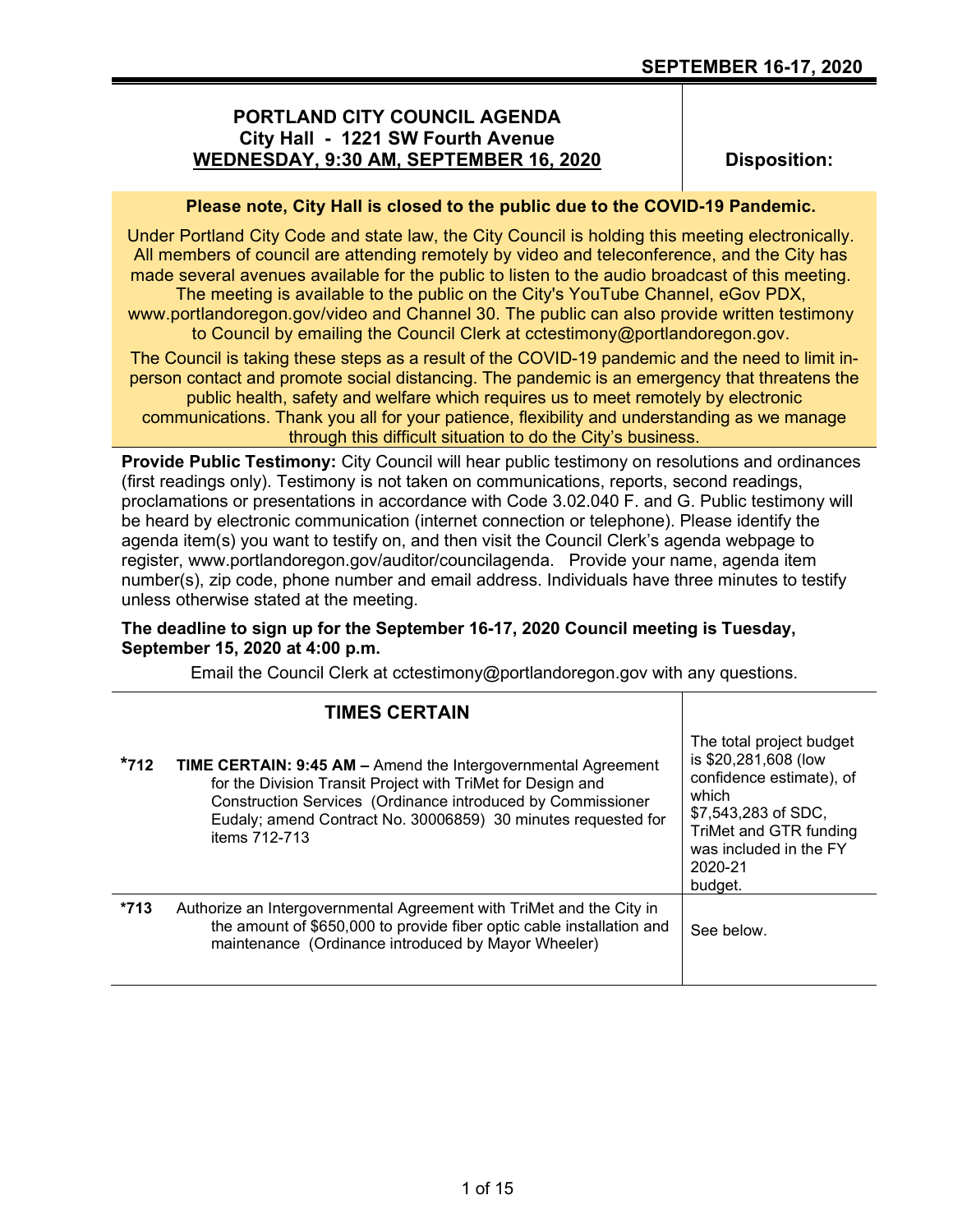|                                                                                                                                                                                                                                                                                                                                                                                                                          | <b>SEPTEMBER 16-17, 2020</b>                                                                                                                                                                                                                                                                                        |
|--------------------------------------------------------------------------------------------------------------------------------------------------------------------------------------------------------------------------------------------------------------------------------------------------------------------------------------------------------------------------------------------------------------------------|---------------------------------------------------------------------------------------------------------------------------------------------------------------------------------------------------------------------------------------------------------------------------------------------------------------------|
| 714<br>TIME CERTAIN: 10:15 AM - Consider appeal of the Pearl Neighbors<br>for Integrity in Design against the Design Commission's decision to<br>approve, with conditions Hyatt Place, a 23-story mixed use building<br>at 350 NW 12 <sup>th</sup> Ave in the Pearl Sub-District of the Central City<br>Plan District (Previous Agenda 675; Report introduced by Mayor<br>Wheeler; LU 19-145295 DZ) 30 minutes requested | This is not a legislative<br>action. There are no<br>ongoing costs to the City<br>associated with this<br>quasi-judicial land use<br>review. City staff costs to<br>conduct Land Use<br>Reviews and process<br>appeals are generally<br>fee-supported; in this<br>case the appeal fee was<br>paid by the appellant. |
| <b>CONSENT AGENDA - NO DISCUSSION</b>                                                                                                                                                                                                                                                                                                                                                                                    |                                                                                                                                                                                                                                                                                                                     |
| <b>Mayor Ted Wheeler</b>                                                                                                                                                                                                                                                                                                                                                                                                 |                                                                                                                                                                                                                                                                                                                     |
| 715<br>Reappoint Greg Kohn and Jon Coulimore as members to the Electrical<br>Code Board of Appeal for terms to expire September 19, 2023<br>(Report)                                                                                                                                                                                                                                                                     | No fiscal impact.                                                                                                                                                                                                                                                                                                   |
| 716<br>Reappoint Diane Linn and Lawrence Ramsay Weit to Portland Housing<br>Advisory Commission for terms to expire September 20, 2022<br>(Report)                                                                                                                                                                                                                                                                       | No fiscal impact.                                                                                                                                                                                                                                                                                                   |
| <b>Bureau of Development Services</b>                                                                                                                                                                                                                                                                                                                                                                                    |                                                                                                                                                                                                                                                                                                                     |
| 717<br>Amend Seismic Related Definitions for Existing Buildings Code to<br>update references from the old American Society of Civil Engineers<br>standards to the current version of the standards (Second<br>Reading Agenda 680; amend Code Section 24.85.020)                                                                                                                                                          | This ordinance updates<br>the references but does<br>not change the<br>substance of the code<br>itself, so there is no fiscal<br>impact.                                                                                                                                                                            |
| <b>Bureau of Environmental Services</b>                                                                                                                                                                                                                                                                                                                                                                                  |                                                                                                                                                                                                                                                                                                                     |
| Authorize grant agreement up to \$66,000 to Neighbors West-Northwest<br>*718<br>to provide outreach, technical assistance, and community<br>involvement for watershed projects in Portland's westside sub-<br>watersheds (Ordinance)                                                                                                                                                                                     | Maximum total costs for<br>FY 2020-21 are \$66,000<br>to be allocated from<br>BES's budget in the<br><b>Sewer Systems</b><br>Operating Fund.                                                                                                                                                                        |
|                                                                                                                                                                                                                                                                                                                                                                                                                          |                                                                                                                                                                                                                                                                                                                     |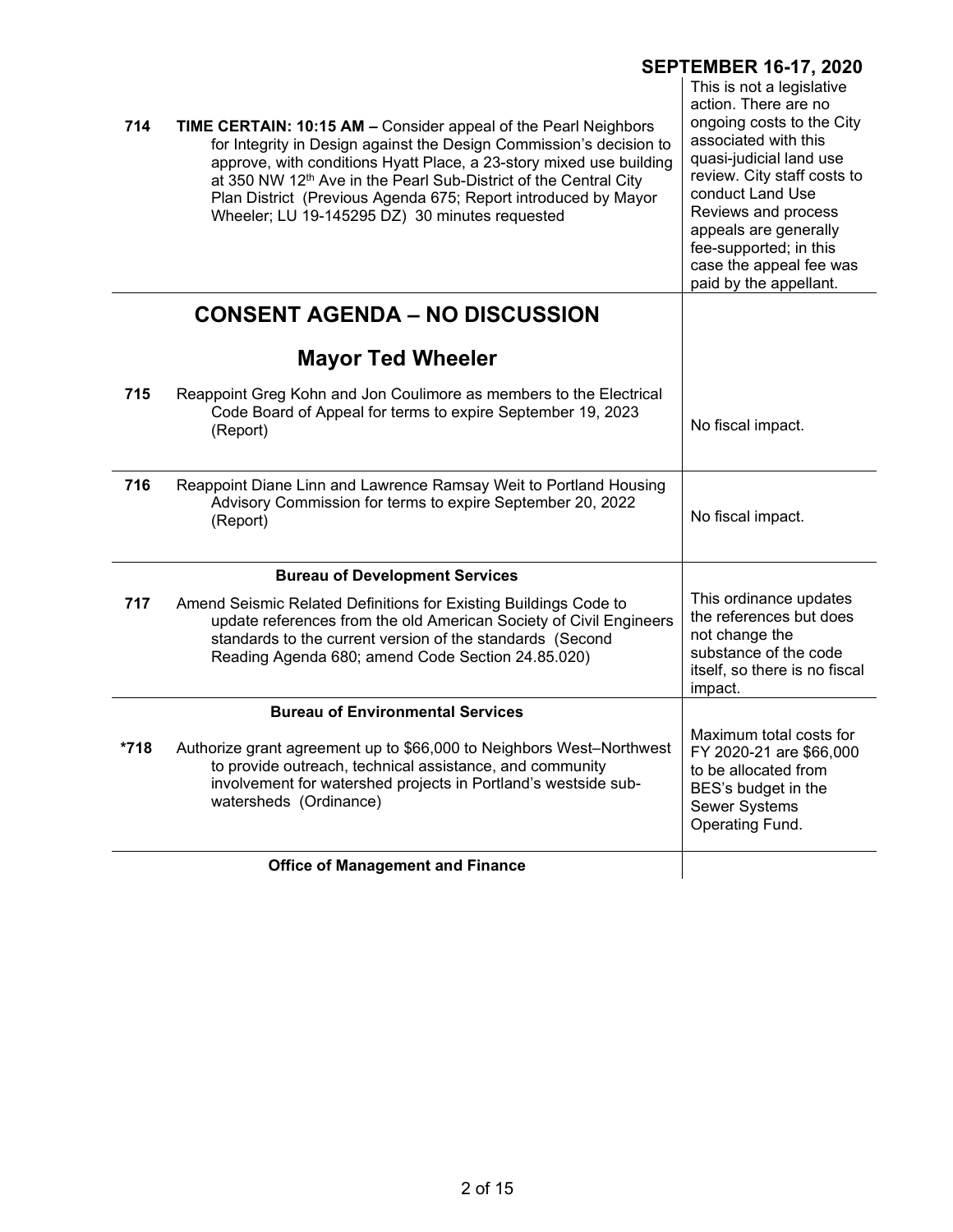|        |                                                                                                                                                                                                                                | <b>SEPTEMBER 16-17, 2020</b>                                                                                                                                                                                                                                                                                                                                                                                                                |
|--------|--------------------------------------------------------------------------------------------------------------------------------------------------------------------------------------------------------------------------------|---------------------------------------------------------------------------------------------------------------------------------------------------------------------------------------------------------------------------------------------------------------------------------------------------------------------------------------------------------------------------------------------------------------------------------------------|
| $*719$ | Create a new non-represented classification of Mental Health Crisis<br>Clinician and establish a compensation range for this classification<br>(Ordinance)                                                                     | There is no direct cost to<br>create the new<br>classification. The new<br>classification aligns with<br>existing salary grade 56<br>which currently has a<br>range of \$26.62 to<br>\$47.01 hourly / \$53,082<br>to \$102,648 annual full<br>time. This is part of the<br><b>Portland Street Response</b><br>pilot program, and they<br>requesting<br>are<br>some<br>positions that would be in<br>this classification in the<br>Fall BMP. |
| 720    | Authorize a Settlement Agreement between the City and Brenda Scott<br>to correct Ms. Scott's vacation accrual error, and the City shall pay<br>Ms. Scott the amount of \$7,512 (Ordinance)                                     | The Settlement<br>Agreement of \$7,512 will<br>be paid from General<br>Fund resources.                                                                                                                                                                                                                                                                                                                                                      |
| 721    | Authorize Memorandum of Understanding between the City, the<br>Portland Police Association, and Richard Budry to correct Budry's<br>vacation accrual error, and the City shall pay Budry the amount of<br>\$12,041 (Ordinance) | The Settlement<br>Agreement of \$12,041<br>will be paid from General<br>Fund resources.                                                                                                                                                                                                                                                                                                                                                     |
|        | <b>Commissioner Jo Ann Hardesty</b>                                                                                                                                                                                            |                                                                                                                                                                                                                                                                                                                                                                                                                                             |
|        | <b>Portland Fire &amp; Rescue</b>                                                                                                                                                                                              |                                                                                                                                                                                                                                                                                                                                                                                                                                             |
| 722    | Authorize an Intergovernmental Agreement with Burlington Water<br>District for fire prevention, suppression and emergency response<br>services effective July 1, 2020 through June 30, 2030 (Second<br>Reading Agenda 689)     | No fiscal impact. The<br>bureau's budget includes<br>ongoing revenue from the<br><b>Burlington Water District</b><br>to provide these services.                                                                                                                                                                                                                                                                                             |
|        | <b>Commissioner Chloe Eudaly</b>                                                                                                                                                                                               |                                                                                                                                                                                                                                                                                                                                                                                                                                             |
|        | <b>Office of Community &amp; Civic Life</b>                                                                                                                                                                                    |                                                                                                                                                                                                                                                                                                                                                                                                                                             |
| *723   | Authorize grant agreement amendments with seven organizations for<br>the Constructing Civic Dialogues Grant Program at the Office of<br>Community & Civic Life for a total not to exceed \$245,074<br>(Ordinance)              | This ordinance, if<br>approved, represents<br>Civic Life's grant<br>expenses within its<br><b>Constructing Civic</b><br>Dialogues program.<br>\$242,949 is allocated for<br>this purpose in the FY<br>2020-21 Budget, and the<br>bureau is reprioritizing an<br>additional \$2,125 from its<br>current-year budget for a<br>total of \$245,074 for<br>grants to seven<br>organizations.                                                     |
|        | <b>City Auditor Mary Hull Caballero</b>                                                                                                                                                                                        |                                                                                                                                                                                                                                                                                                                                                                                                                                             |
|        |                                                                                                                                                                                                                                |                                                                                                                                                                                                                                                                                                                                                                                                                                             |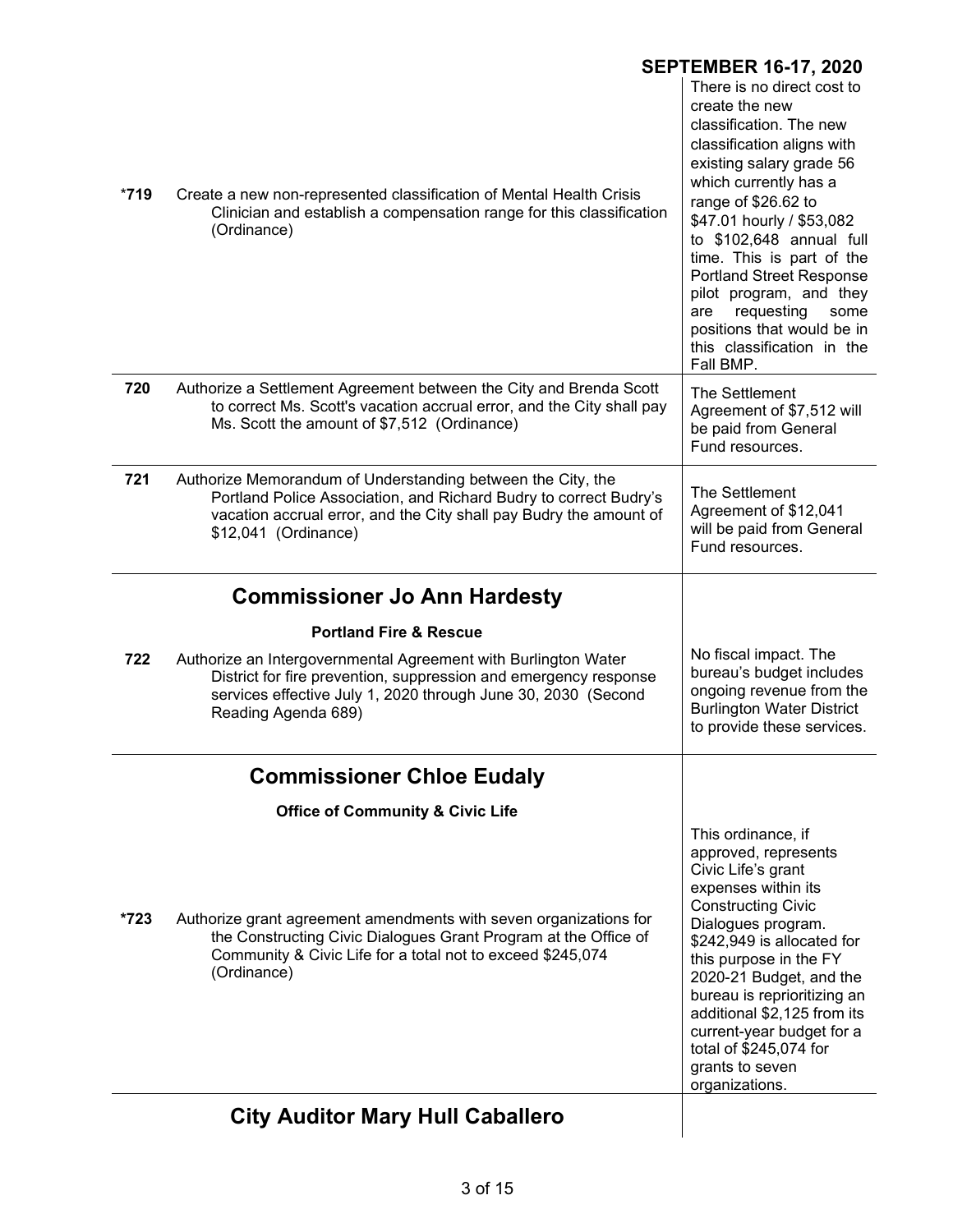| 724    | Approve Council Minutes for May 6 - July 2, 2020 (Report)                                                                                                                                                                                                                                                                                  | No fiscal impact.                                                                                                                                                                                                                                                                                                                                                                                                                                                                                                                                                                                                                                                                              |
|--------|--------------------------------------------------------------------------------------------------------------------------------------------------------------------------------------------------------------------------------------------------------------------------------------------------------------------------------------------|------------------------------------------------------------------------------------------------------------------------------------------------------------------------------------------------------------------------------------------------------------------------------------------------------------------------------------------------------------------------------------------------------------------------------------------------------------------------------------------------------------------------------------------------------------------------------------------------------------------------------------------------------------------------------------------------|
| 725    | <b>REGULAR AGENDA</b><br><b>Mayor Ted Wheeler</b><br>Appoint Regina Amodeo, Shannon Olive, Matthew Maline, Marih Alyn-<br>Claire, Kristina Goodman, and Vivien Lyon to the Rental Services<br>Commission for terms to expire September 16, 2022 (Report) 20<br>minutes requested                                                           | No fiscal impact.                                                                                                                                                                                                                                                                                                                                                                                                                                                                                                                                                                                                                                                                              |
| $*726$ | Temporarily require Relocation Assistance, as outlined in City Code<br>Section 30.01.085, for any rent increase, if after receiving a rent<br>Increase Notice, a Tenant notifies a Landlord that they are unable<br>to pay the increased rent and that they will be terminating their<br>rental agreement (Ordinance) 20 minutes requested | <b>This Ordinance would</b><br>temporarily change to<br>the City's mandatory<br>relocation assistance<br>policy (PCC 30.01.085)<br>to cover any rent<br>increase effective<br>between September 1,<br>2020 and March 1,<br>2021. If the renter is<br>unable to pay the<br>increased rent,<br>the renter would be<br>eligible for mandatory<br>relocation assistance as<br>outlined in PCC<br>30.01.085. This ranges<br>from \$2,900 for a studio<br>dwelling unit to \$4,500 for<br>a three-bedroom or larger<br>dwelling unit. Although<br>there are no direct fiscal<br>impacts to the City<br>associated with this<br>Ordinance; the fiscal<br>impact would be<br>experienced by landlords. |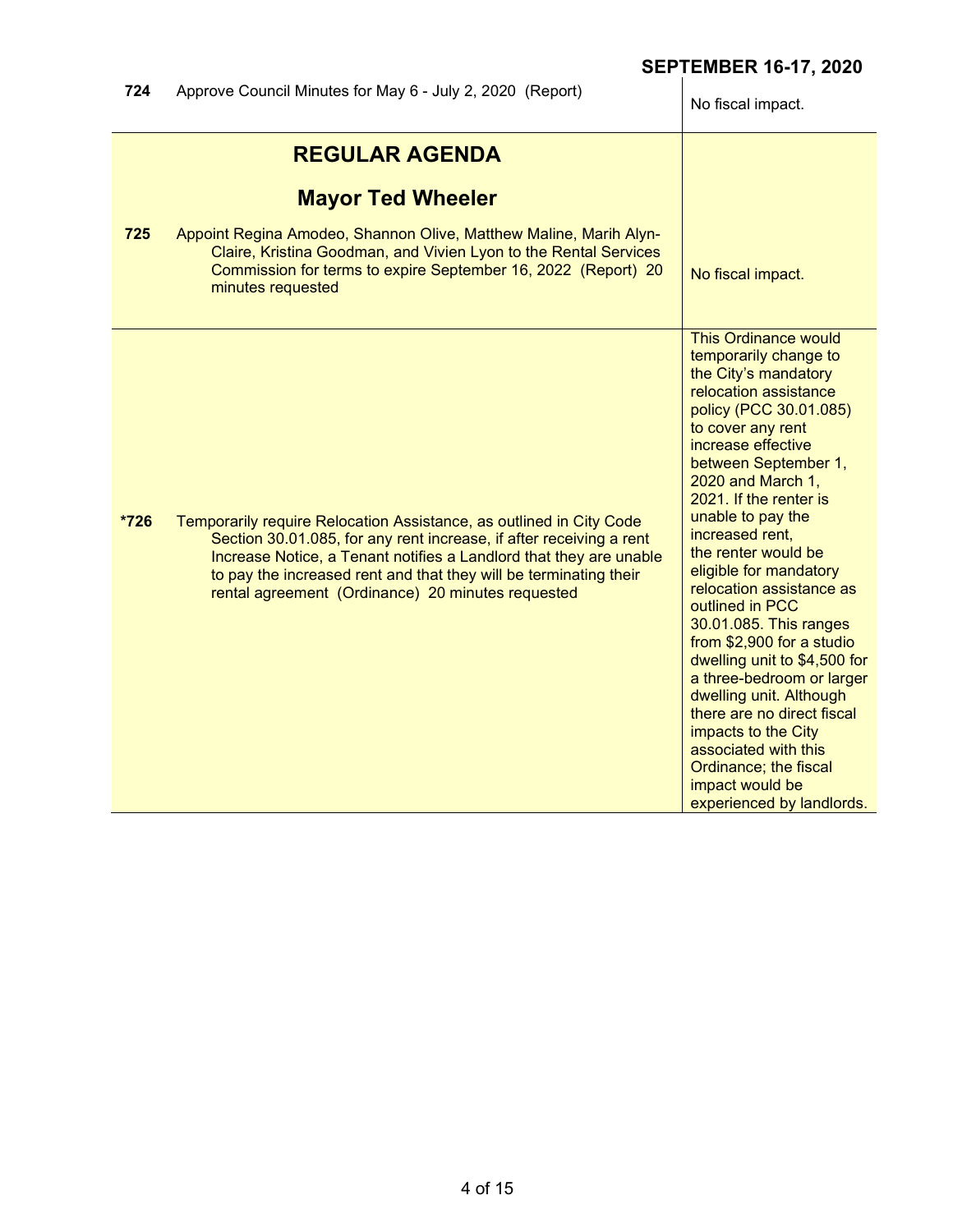|     | <b>Bureau of Development Services</b>                                                                                                                                                                                                                                                                                                                                                                                                                                                    |                                                                                                                                                                                                                                                                                                                                                                                                                                                                                      |
|-----|------------------------------------------------------------------------------------------------------------------------------------------------------------------------------------------------------------------------------------------------------------------------------------------------------------------------------------------------------------------------------------------------------------------------------------------------------------------------------------------|--------------------------------------------------------------------------------------------------------------------------------------------------------------------------------------------------------------------------------------------------------------------------------------------------------------------------------------------------------------------------------------------------------------------------------------------------------------------------------------|
| 727 | Amend the Building Demolition Code to move implementation details to<br>the administrative rule, update asbestos requirements to conform<br>to state regulations, update demolition inspections language to be<br>consistent with current practices, increase fines for non-<br>compliance, and make other modifications for clarity and<br>consistency and amend fee schedule (Second Reading Agenda<br>678; amend Code Chapter 24.55 and Portland Policy Document<br><b>ENB 14.10)</b> | <b>BDS</b> does not anticipate<br>direct cost impacts from<br>implementing the<br>updated requirements.<br>The ordinance increases<br>fines for violations that<br>are non-correctable,<br>doubling the fine for the<br>first non-correctable<br>violation, with increasing<br>fines for subsequent<br>violations. This may<br>generate some increased<br>revenue, the extent of<br>which will depend on how<br>successful the increased<br>fines are at discouraging<br>violations. |
|     | <b>Bureau of Environmental Services</b>                                                                                                                                                                                                                                                                                                                                                                                                                                                  |                                                                                                                                                                                                                                                                                                                                                                                                                                                                                      |
| 728 | Authorize the Bureau of Environmental Services to enter into an<br>Intergovernmental Agreement with the City of Lake Oswego to<br>cooperate on a potential replacement of the Tryon Creek<br>Wastewater Treatment Plant via a public-private partnership<br>(Second Reading Agenda 693)                                                                                                                                                                                                  | See below.                                                                                                                                                                                                                                                                                                                                                                                                                                                                           |
|     | <b>Office of Management and Finance</b>                                                                                                                                                                                                                                                                                                                                                                                                                                                  |                                                                                                                                                                                                                                                                                                                                                                                                                                                                                      |
| 729 | Accept bid of Moore Excavation, Inc., for the 2020 Local Improvement<br>Districts Project for \$2,086,807 (Procurement Report - Bid No.<br>00001493) 20 minutes requested                                                                                                                                                                                                                                                                                                                | Based on bids received,<br><b>PBOT</b> anticipates the<br>construction contract cost<br>to be \$2,086,807 which is<br>17.08% under the<br>engineer's estimate. The<br>engineer's estimate for<br>this project was<br>\$2,516,687.11 and the<br>confidence level was low.<br>Funds for this project are<br>included in the Bureau's<br>FY 20-21 Adopted<br>Budget.                                                                                                                    |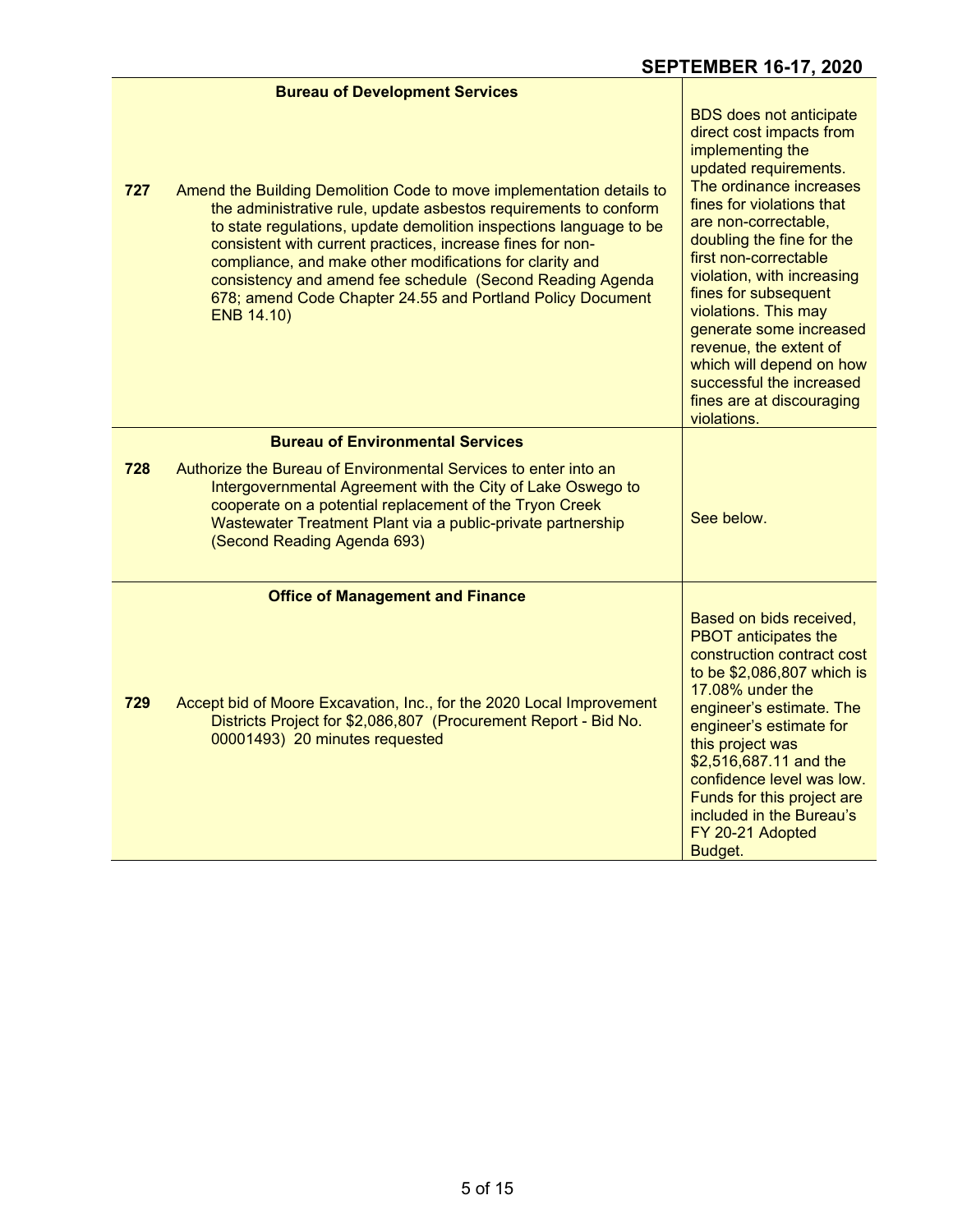|     |                                                                                                                                                                                                              | <b>SEPTEMBER 16-17, 2020</b>                                                                                                                                                                                                                                                                                                                                                                                                                                                                                                                                                                                                                                                                                                                                                                                                                                                                                                                                                |
|-----|--------------------------------------------------------------------------------------------------------------------------------------------------------------------------------------------------------------|-----------------------------------------------------------------------------------------------------------------------------------------------------------------------------------------------------------------------------------------------------------------------------------------------------------------------------------------------------------------------------------------------------------------------------------------------------------------------------------------------------------------------------------------------------------------------------------------------------------------------------------------------------------------------------------------------------------------------------------------------------------------------------------------------------------------------------------------------------------------------------------------------------------------------------------------------------------------------------|
| 730 | Authorize Intergovernmental Agreement with Metro to provide funding<br>for the Arlene Schnitzer Concert Hall Acoustical Enhancement<br>Project not to exceed \$1,500,000 (Ordinance) 15 minutes<br>requested | This IGA authorizes the<br><b>City of Portland Spectator</b><br><b>Venues &amp; Visitor</b><br><b>Activities Fund (SVVAF)</b><br>to advance Metro up to<br>\$1.5 million to support<br>the completion of the<br><b>Arlene Schnitzer Concert</b><br><b>Hall acoustical</b><br>enhancement project.<br>The advance would be<br>funded out of SVVAF's<br>contingency which is<br>included in the Bureau's<br>FY 2020-21 Fall BMP<br>Request. The amount<br>provided to Metro will be<br>repaid to the SVVAF<br>when<br><b>Portland'5 Renovation</b><br>Bonds, supported by the<br><b>Second Amended and</b><br><b>Restated Visitor</b><br>Facilities IGA (VFIGA),<br>are issued sometime<br>after January 1,<br>2024. Reserves in the<br>SVVAF are adequate to<br>cover this cost in<br>FY2020-21, even with<br>little or no event revenue<br>to the fund during the<br>year. CBO notes that the<br><b>General Fund is the</b><br>ultimate backer of the<br>debt in the SVVAF. |
| 731 | Amend Business License Law Code related to the administration of the<br>Residential Rental Registration Program and housekeeping<br>changes (Second Reading Agenda 688; amend Code Chapter<br>7.02)          | The proposed code<br>changes should not have<br>a material impact on City<br>revenue or expenses.<br>Among other minor<br>changes, creating a<br>definition of "Residential<br><b>Rental Unit" should</b><br>reduce taxpayer<br>confusion and increase<br>compliance.                                                                                                                                                                                                                                                                                                                                                                                                                                                                                                                                                                                                                                                                                                       |
| 732 | Authorize sewer revenue bonds to finance sewer system capital<br>improvements in an amount not to exceed \$350 million and to<br>refund outstanding bonds (Second Reading Agenda 696)                        | See below.                                                                                                                                                                                                                                                                                                                                                                                                                                                                                                                                                                                                                                                                                                                                                                                                                                                                                                                                                                  |
|     | <b>Portland Parks &amp; Recreation</b>                                                                                                                                                                       |                                                                                                                                                                                                                                                                                                                                                                                                                                                                                                                                                                                                                                                                                                                                                                                                                                                                                                                                                                             |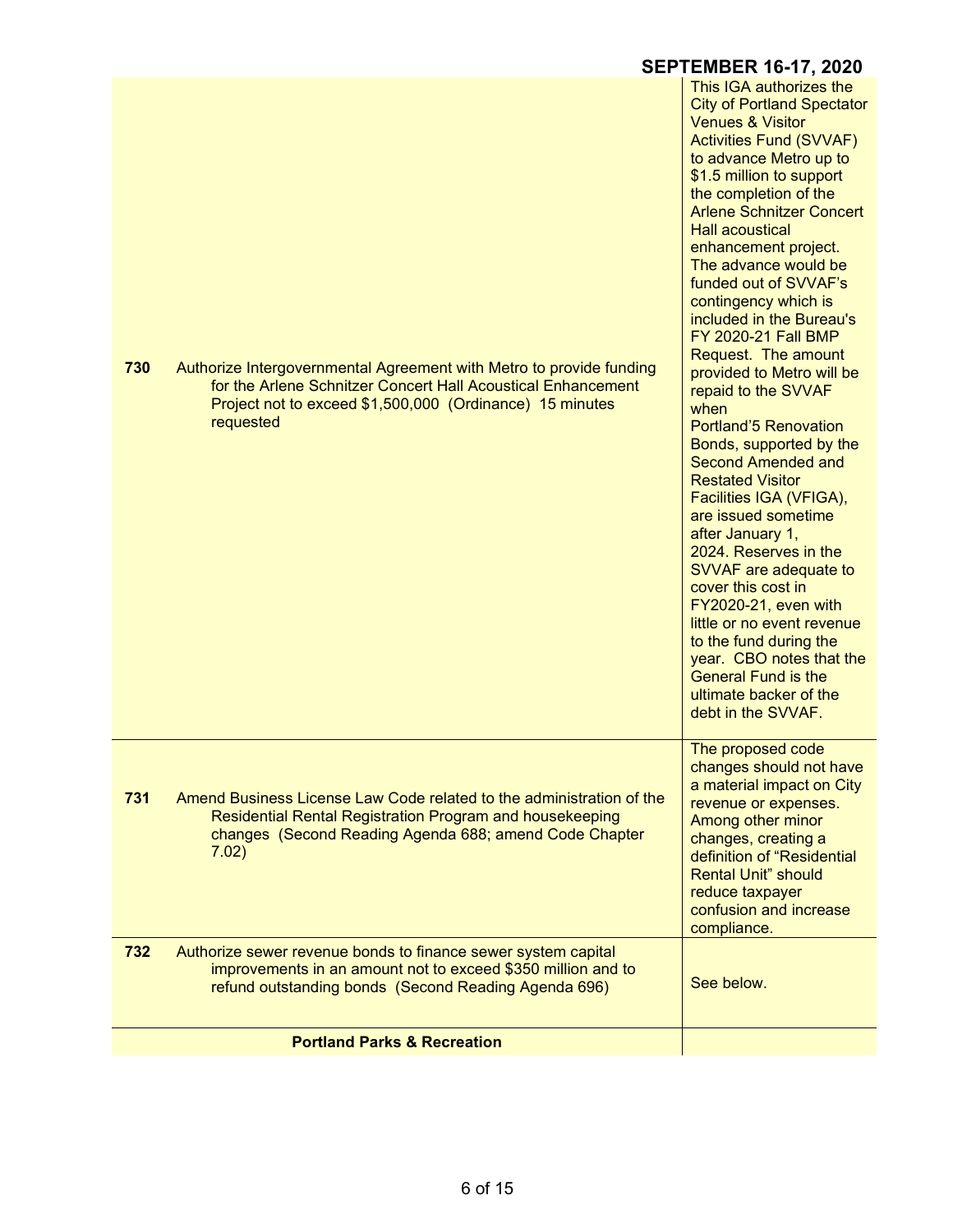**733** Approve findings to authorize an exemption to the competitive bidding requirements, authorize a competitive solicitation for the use of the alternative contracting method of Negotiated Request for Proposals, and authorize the Chief Procurement Officer to execute a contract with the successful proposer upon acceptance by the Council of the Procurement Report, for the Mt. Tabor Yard Maintenance Facility and Multimodal Pathway project for an estimated \$8,100,000 (Second Reading Agenda 697)

This costs of this project at current estimation are budgeted in the Parks Bureau CIP. Operations and maintenance costs of \$45,000 are also budgeted in outyears and had ongoing General Fund resources appropriated in the FY 2020-21 Budget.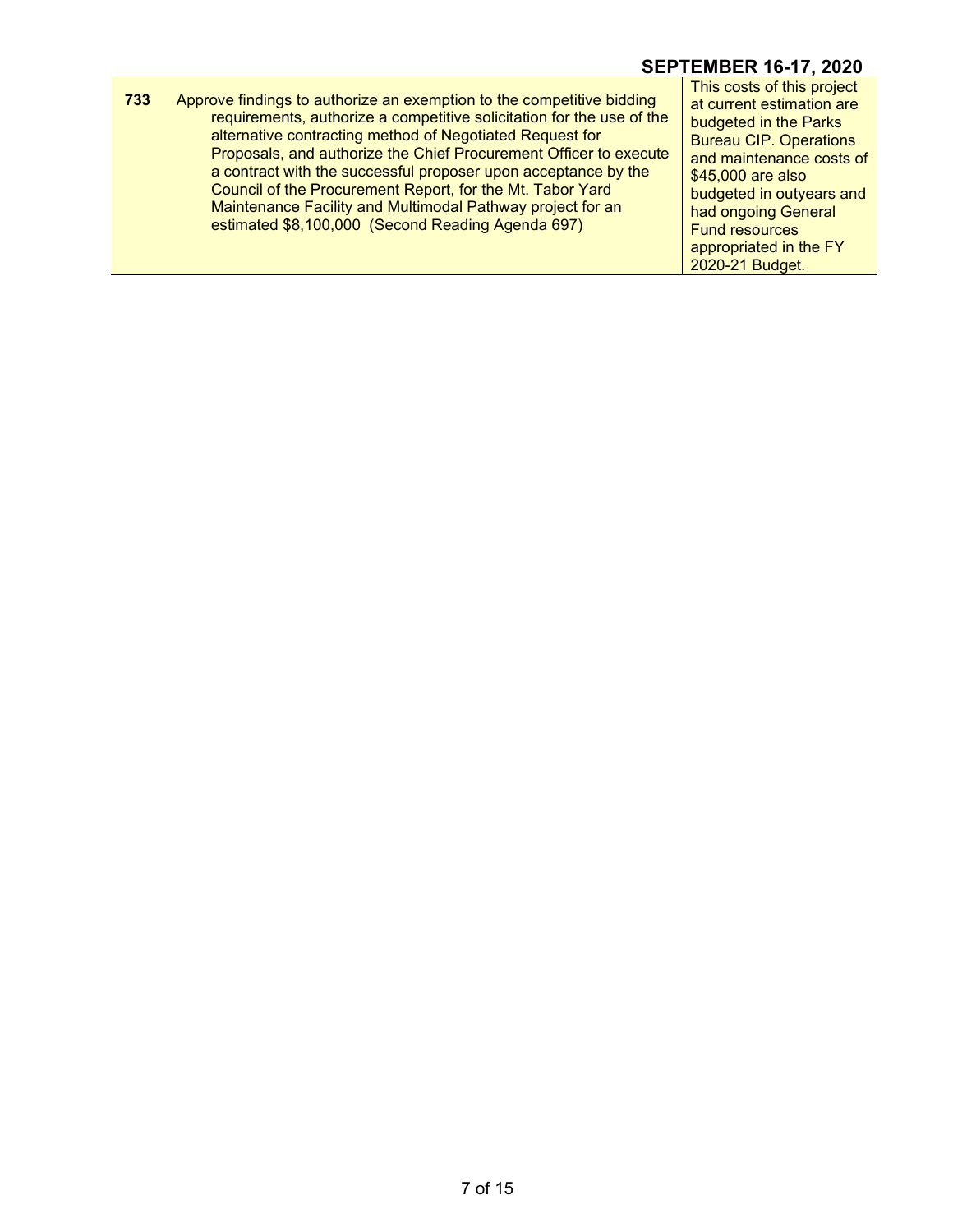|        | <b>Portland Housing Bureau</b>                                                                                                                                                                                                               |                                                                                                                                                                                                                                                                                                                                                                             |
|--------|----------------------------------------------------------------------------------------------------------------------------------------------------------------------------------------------------------------------------------------------|-----------------------------------------------------------------------------------------------------------------------------------------------------------------------------------------------------------------------------------------------------------------------------------------------------------------------------------------------------------------------------|
| 734    | Amend Property Tax Exemption for Multiple-Unit Housing Development<br>Code and Inclusionary Housing Code to extend the current<br>inclusion rate until 2021 (Ordinance; amend Code Sections<br>30.01.120 and 3.103.040) 10 minutes requested | See below.                                                                                                                                                                                                                                                                                                                                                                  |
|        | <b>Commissioner Chloe Eudaly</b>                                                                                                                                                                                                             |                                                                                                                                                                                                                                                                                                                                                                             |
|        | <b>Bureau of Transportation</b>                                                                                                                                                                                                              |                                                                                                                                                                                                                                                                                                                                                                             |
| $*735$ | Authorize the Bureau of Transportation to acquire certain temporary<br>rights necessary for construction of the Safer Shoulders project,<br>through the exercise of the City's Eminent Domain Authority<br>(Ordinance)                       | Total project budget is<br>\$891,000 (low confidence<br>estimate), which includes<br>design,<br>acquisition and<br>construction phases and<br>is budgeted in the<br><b>Bureau's Transportation</b><br><b>Operating Fund. Property</b><br>values associated with<br>the property acquisitions<br>have not yet been<br>quantified since<br>negotiations are not<br>completed. |
| $*736$ | Extend contract with Portland Streetcar, Inc. through June 30, 2021 and<br>add \$1,070,300 in compensation for Streetcar Operations<br>Assistance (Ordinance; amend Contract No. 30004833) 15<br>minutes requested                           | The total added<br>compensation for this<br>contract extension is<br>\$1,070,300 and will run<br>through June 30, 2021.<br>The Bureau's level of<br>confidence<br>in the cost estimates for<br>this project is high.<br>Funding for the extension<br>is included in the<br><b>Bureau's FY 2020-21</b><br><b>Adopted Budget.</b>                                             |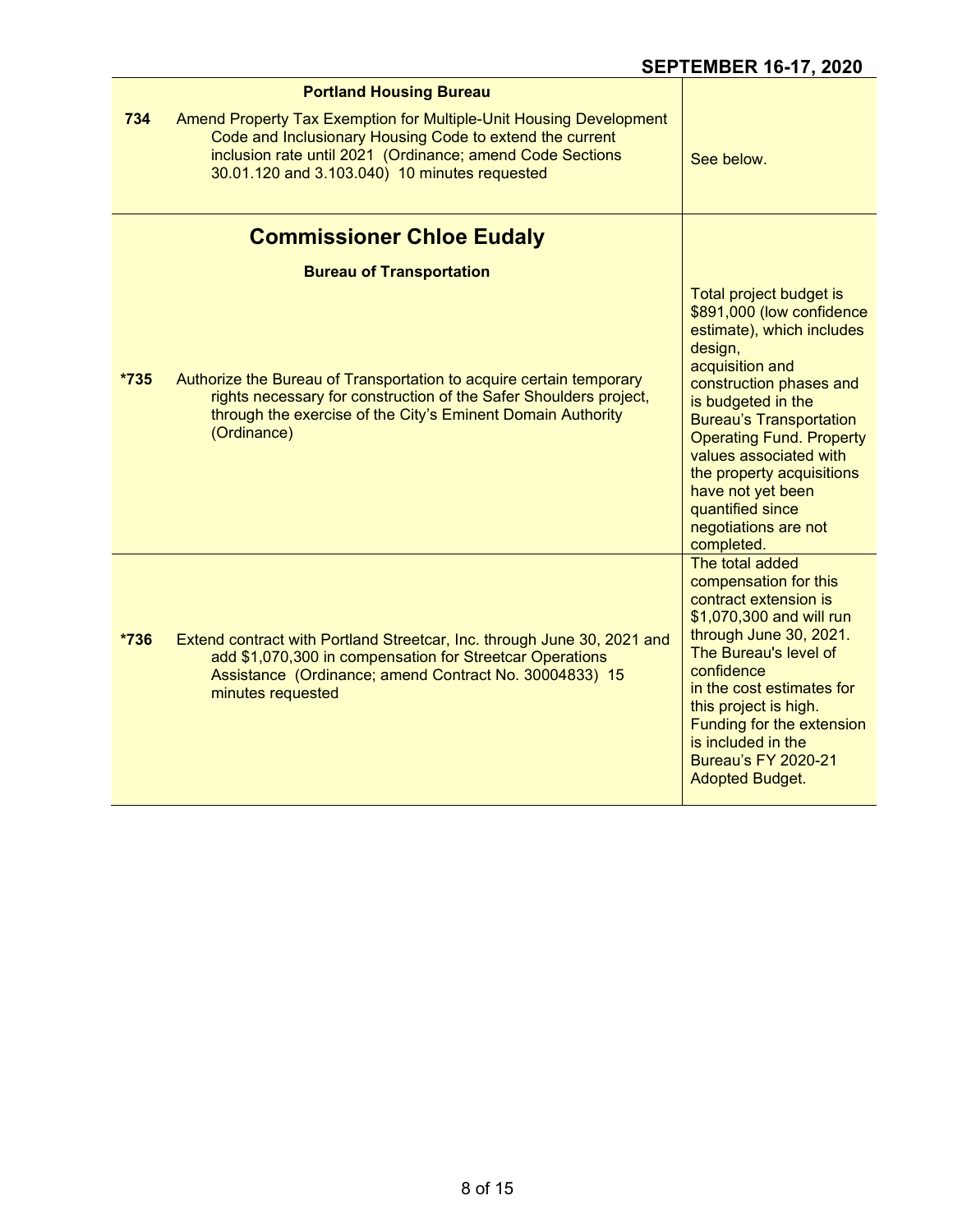| $*737$ | Authorize the Bureau of Transportation to acquire certain permanent<br>and temporary rights necessary for construction of the 4M Bikeway<br>project, through the exercise of the City's Eminent Domain<br><b>Authority (Ordinance)</b> | Total project cost is<br>budgeted for \$1.7M (low<br>confidence estimate)<br>which includes<br>design, acquisition and<br>construction phases.<br><b>Property values</b><br>associated with the<br>property acquisitions<br>have not yet been<br>quantified since<br>negotiations are not<br>completed; however, an<br>estimate for the right of                                                                                                                                                                                  |
|--------|----------------------------------------------------------------------------------------------------------------------------------------------------------------------------------------------------------------------------------------|-----------------------------------------------------------------------------------------------------------------------------------------------------------------------------------------------------------------------------------------------------------------------------------------------------------------------------------------------------------------------------------------------------------------------------------------------------------------------------------------------------------------------------------|
|        |                                                                                                                                                                                                                                        | way phase has been<br>budgeted in the<br><b>Transportation Operating</b><br><b>Fund. Funds are</b><br>available in the<br><b>Transportation Operating</b><br>Fund Budget, FY 2020-<br>2021 Budget.                                                                                                                                                                                                                                                                                                                                |
| 738    | Amend Local Improvement District procedure for technical clarifications<br>(Second Reading Agenda 690; amend Code Chapter 17.08)                                                                                                       | According to PBOT, the<br>Code updates reflect past<br>financial practices, and<br>no significant financial<br>impact<br>is anticipated.                                                                                                                                                                                                                                                                                                                                                                                          |
| 739    | Vacate SW Broadway Dr at SW Grant St subject to certain conditions<br>and reservations (Second Reading Agenda 702; VAC-10110)                                                                                                          | The process for vacating<br>streets is a cost recovery<br>program and according to<br>the Bureau does not<br>have a net impact on<br>PBOT's budget. The<br>costs for processing the<br>vacation request are<br>being paid by the<br>Owners. The cost of the<br>street vacation is<br>estimated (with moderate<br>confidence) to be<br>approximately \$24,000.<br>Fees paid by the Owners<br>for this street vacation<br>will cover the actual<br>expenditures incurred by<br>City staff for the<br>processing of this<br>request. |
|        | WEDNESDAY, 2:00 PM, SEPTEMBER 16, 2020                                                                                                                                                                                                 |                                                                                                                                                                                                                                                                                                                                                                                                                                                                                                                                   |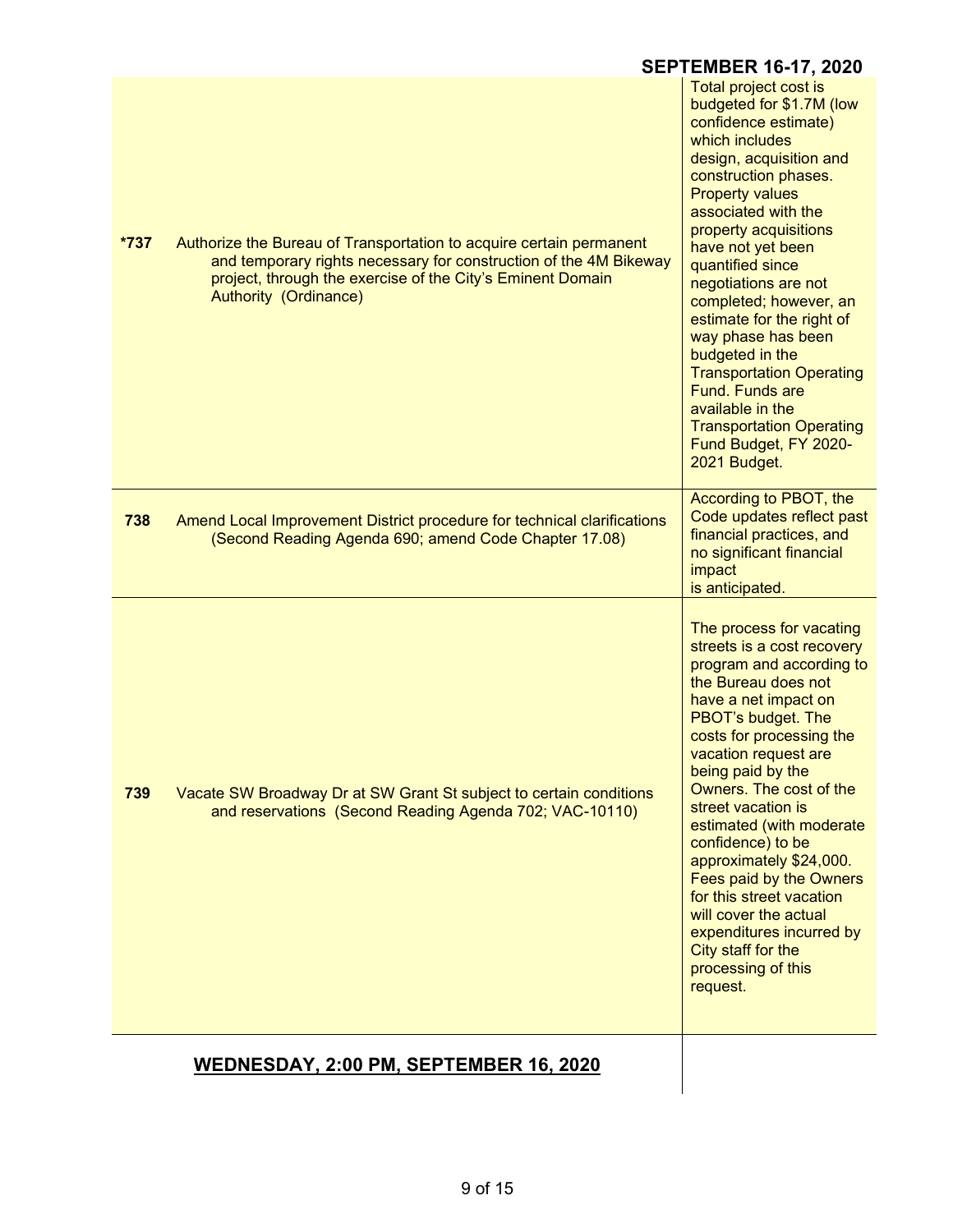|     | <b>SEPTEMBER 16-17, 2020</b>                                                                                                                                                                                                                                                                                                                                                                                                                                                                                                                              |                                                                                                                                                                                                                                                                                                                                                                                                                                                                          |  |
|-----|-----------------------------------------------------------------------------------------------------------------------------------------------------------------------------------------------------------------------------------------------------------------------------------------------------------------------------------------------------------------------------------------------------------------------------------------------------------------------------------------------------------------------------------------------------------|--------------------------------------------------------------------------------------------------------------------------------------------------------------------------------------------------------------------------------------------------------------------------------------------------------------------------------------------------------------------------------------------------------------------------------------------------------------------------|--|
| 740 | <b>TIME CERTAIN: 2:00 PM - Declare intent to initiate local improvement</b><br>district formation proceedings to construct street, sidewalk, and<br>stormwater improvements in the NW Park Ave and Johnson -<br>Kearney Sts Local Improvement District (Resolution introduced by<br>Commissioner Eudaly; C-10069) 1 hour requested for items 740-<br>741                                                                                                                                                                                                  | The LID amount is \$23<br>million with \$18 million<br>from Assessment Zone<br>'A' west of<br>NW Broadway and<br>\$5,000,000 from<br>Assessment Zone 'B'<br>east of NW Broadway.<br>An additional \$4.6 million<br>in project costs will be<br>funded by PBOT<br>Transportation<br><b>System Development</b><br>Charge (TSDC) revenue.<br>Of the \$4.6 million in<br><b>TSDC funded project</b><br>costs, \$897,000 is<br>included in the FY 2020-<br>21 Adopted Budget. |  |
| 741 | Authorize, approve, and direct various actions by Prosper Portland, the<br>Portland Housing Bureau, Portland Bureau of Environmental<br>Services, Portland Water Bureau, Portland Parks & Recreation,<br>Portland Bureau of Transportation, and the Office of Management<br>and Finance to facilitate the development of the Broadway<br>Corridor, and add the Broadway Corridor Park project to the Parks<br>and Recreation System Development Charge Capital Improvement<br>Plan (Ordinance introduced by Mayor Wheeler; amend Ordinance<br>No. 187770) | See below.                                                                                                                                                                                                                                                                                                                                                                                                                                                               |  |
| 742 | TIME CERTAIN: 3:00 PM - Proclaim September 15 to October 15,<br>2020 to be Latinx Heritage Month (Proclamation introduced by<br>Mayor Wheeler and Commissioner Fritz) 1 hour requested                                                                                                                                                                                                                                                                                                                                                                    | No fiscal impact.                                                                                                                                                                                                                                                                                                                                                                                                                                                        |  |
|     | <b>THURSDAY, 2:00 PM, SEPTEMBER 17, 2020</b>                                                                                                                                                                                                                                                                                                                                                                                                                                                                                                              |                                                                                                                                                                                                                                                                                                                                                                                                                                                                          |  |
| 743 | TIME CERTAIN: 2:00 PM - Accept report Dark Skies: Strategies for<br>Reducing Light Pollution in Portland (Report introduced by Mayor<br>Wheeler) 1 hour requested for items 743-744                                                                                                                                                                                                                                                                                                                                                                       | There are no direct<br>financial costs related to<br>this Ordinance. The<br>report provides<br>background on the topic<br>of Dark Skies and<br>includes a prioritized list<br>of actions and projects<br>that, if implemented in<br>the future, will require<br>funding. Resources and<br>expected amounts are<br>not included in the report.                                                                                                                            |  |
| 744 | Proclaim September 19, 2020 to be Lights Out Portland Night in<br>Portland (Proclamation introduced by Mayor Wheeler)                                                                                                                                                                                                                                                                                                                                                                                                                                     | No fiscal impact.                                                                                                                                                                                                                                                                                                                                                                                                                                                        |  |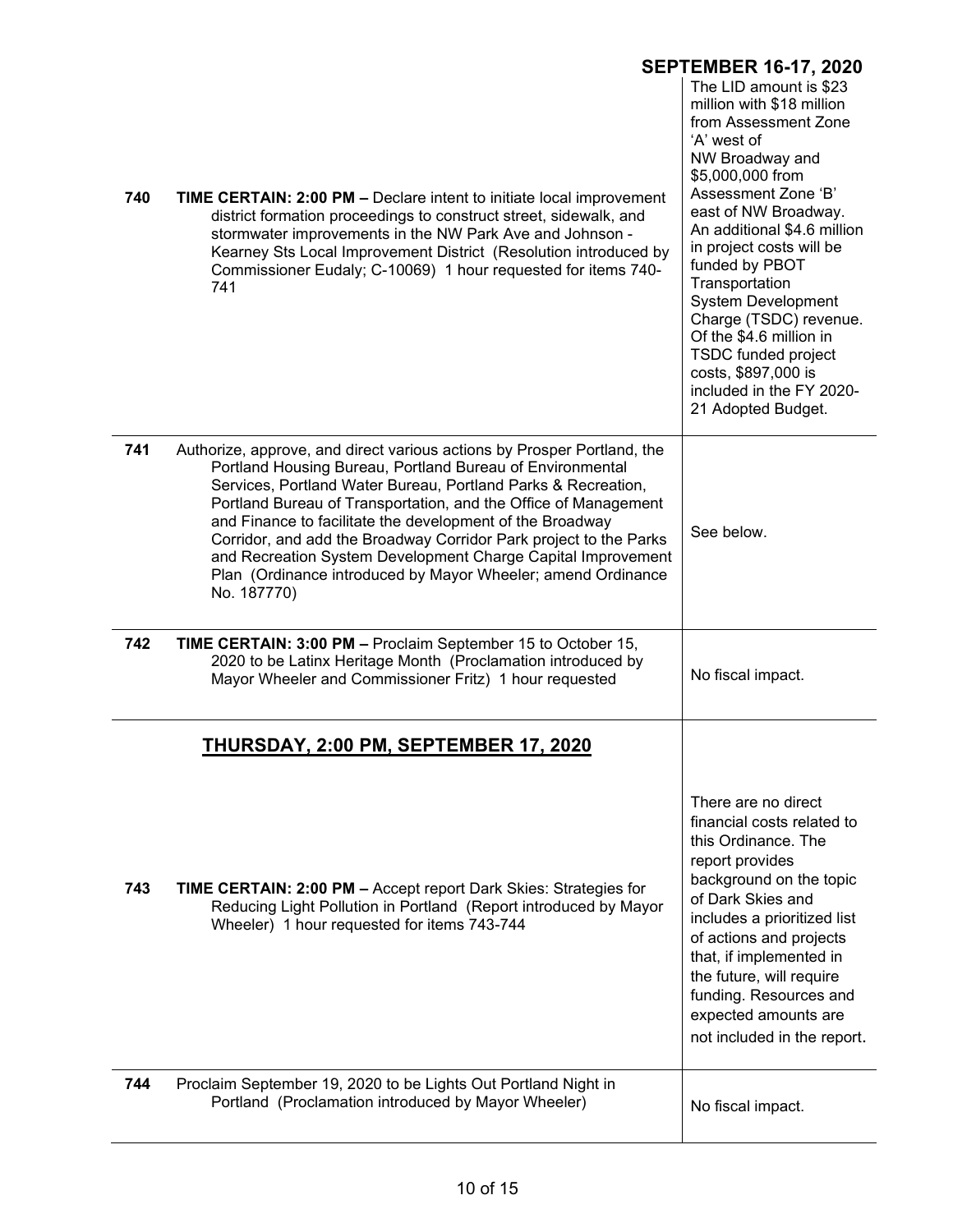# **REGULAR AGENDA**

# **Mayor Ted Wheeler**

### **Office of Management and Finance**

| *745 | Authorize changes to established Safety Net Program allowing the<br>Director of Human Resources and Bureau Directors additional<br>authority to enter into flexible safety net temporary leave, safety net<br>severance, and reduction of hours agreements during FY 2020-21<br>and FY 2021-22 (Previous Agenda 706) | See below. |
|------|----------------------------------------------------------------------------------------------------------------------------------------------------------------------------------------------------------------------------------------------------------------------------------------------------------------------|------------|
|      |                                                                                                                                                                                                                                                                                                                      |            |

**696** Authorize sewer revenue bonds to finance sewer system capital improvements in an amount not to exceed \$350 million and to refund outstanding bonds

#### **CBO Analysis**

The proposed legislation authorizes the issuance of bonds secured by the net revenues of the City's sewer system that are sufficient to provide proceeds of up to \$350 million to finance capital assets of the sewer system. Additionally, the Ordinance authorizes the issuance of sewer system revenue refunding bonds to refund any outstanding sewer system revenue bonds (the "Refundable Bonds") that produce debt service savings or to reorganize outstanding debt if necessary. Currently, the only outstanding Refundable Bonds would need to be advance refunded. The City may consider a taxable advance refunding or secondary market purchase of bonds if advantageous market conditions exist at the time of the bond sale(s).

The Ordinance is intended to authorize Bonds that are expected to be issued in FY 2020-21 and FY 2021- 22. While approximately \$140 million of Bonds are expected to be issued in the current fiscal year, a higher amount may be issued to fund project needs if there is a financial benefit in doing so based on market conditions at the time of the sale.

While the repayment structure will not be finalized until the sale date of the Bonds, estimated annual debt service on the Bonds is expected to be issued in FY 2020-21 is approximately \$8.8 million. The rate increase of 2.85% in FY 2020-21 for the average sewer single family bill is projected to be sufficient to meet debt service coverage requirements with the issuance of the Bonds.

**713** Authorize an Intergovernmental Agreement with TriMet and the City in the amount of \$650,000 to provide fiber optic cable installation and maintenance

## **CBO Analysis**

The City will pay TriMet an amount not to exceed \$650,000 to cover the City's share of the fiber optic cable infrastructure construction costs. Funding is included in the BTS Capital Improvement Plan.

BTS is strategically planning and constructing backbone segments that allow for the creation of redundant and resilient rings within the City's network. This year along with the Division Transit Project there are four other segments approved and in various stages of engineering and construction. BTS will plan and build targeted segments each year expanding the IRNE with each completed project. The IRNE Fiber Expansion Program's FY 2020-21 Adopted Budget Five-Year CIP is \$9,440,000. BTS is requesting \$1,532,917 in project funding carryover in the FY 2020-21 Fall BMP. All operating costs of the Fiber Optic Network after construction will be covered by a combination of BTS interagency rates and intergovernmental revenue, within current service level operating budgets.

**728** Authorize the Bureau of Environmental Services to enter into an Intergovernmental Agreement with the City of Lake Oswego to cooperate on a potential replacement of the Tryon Creek Wastewater Treatment Plant via a public-private partnership

#### **CBO Analysis**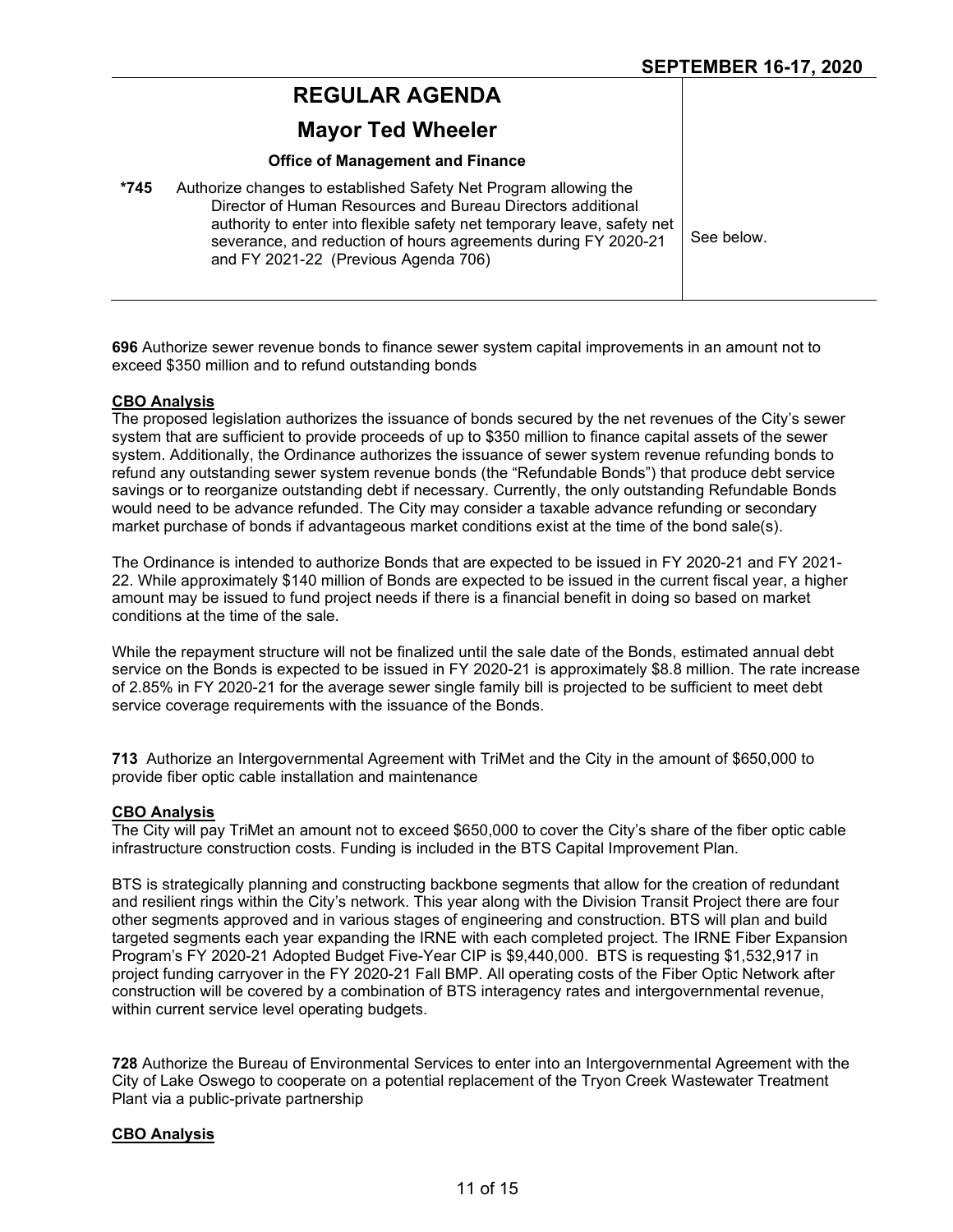There is no direct budgetary or fiscal impact of this proposed action. BES staff will continue to contribute staff time to participate in the procurement process and project feasibility review. Capital reinvestment needed at TCWTP is estimated to be in the range of \$150 million to \$200 million or more over next 30 years, with nearly \$100 million of that amount anticipated within the next 10 years.

This Ordinance and the accompanying draft intergovernmental agreement will support the cities of Portland and Lake Oswego to proceed with the procurement process for a public-private partnership to design, build, finance, operate and maintain ("DBFOM") a replacement sewer treatment plant within the City of Lake Oswego. The procurement process is being led and managed by the City of Lake Oswego as they will become the long-term owner of the new treatment plant and will have the direct contractual relationship with the DBFOM provider. Portland will pay Lake Oswego for wastewater collection and treatment services rendered under the new DBFOM arrangement. (This is the reverse of the current arrangement, where Portland owns/operates and Lake Oswego pays for services.) The City of Portland expects to have two representatives on the committee responsible for selection of the DBFOM provider.

If the City of Lake Oswego procurement is successful and DBFOM of a new Lake Oswego-owned treatment plant proceeds, future City Council action (via a new intergovernmental agreement) will define long-term responsibilities under the new arrangement, including financial obligations and costs. The expectation of BES staff is that the all-in long-term costs of a DBFOM will be, at minimum, cost neutral to the City of Portland. Current indications are that the long-term all-in costs of the DBFOM will be less than the status quo of City of Portland ownership and reinvestment. The procurement process will provide the information necessary to make a confident determination regarding long-term cost expectations. An indication that all-in long-term costs are equal to or below the status quo of City Portland ownership and reinvestment is expected to be a condition of deeming the procurement successful. If the procurement indicates higher costs than the status quo, the procurement is expected to be deemed unsuccessful. If the procurement is not successful, the City of Portland will continue to own and operate TCWTP, and investment in major facility upgrades will commence under the terms of the 1984 Agreement.

If the procurement is successful and the DBFOM project is deemed feasible based upon those results, and either Lake Oswego or Portland subsequently decide to terminate the project, the City of Portland could be responsible for a portion of the costs incurred by the successful bidder as of the point of that termination decision. Those costs are not expected; the scope of those potential costs is currently not known.

**734** Amend Property Tax Exemption for Multiple-Unit Housing Development Code and Inclusionary Housing Code to extend the current inclusion rate until 2021

## **CBO Analysis**

The Ordinance would extend the current set aside for affordable housing units required in newly constructed buildings of 20 units or more under the inclusionary housing program from December 2020 to December 2021. This proposed legislation is in response to Council action to extend the inclusion rate sunset date in Code Section 33.245, Inclusionary Housing. The inclusion rate is 15% of units affordable at 80% AMI or 8% of units affordable at 60% AMI outside the Central City and Gateway Plan districts. This inclusion rate would last until December 31, 2021, at which point it would increase. The bureau states that the date extension for a lowered affordable housing set aside rate proposed by this legislation does not change the budget or financing of the inclusionary housing program as the program has been run under the lowered set aside from its inception and it used the lower inclusion rate to forecast Construction Excise Tax (CET) revenues. It may have an unknown but non-measurable impact on both CET revenues and property tax revenues during the year extension.

**741** Authorize, approve, and direct various actions by Prosper Portland, the Portland Housing Bureau, Portland Bureau of Environmental Services, Portland Water Bureau, Portland Parks & Recreation, Portland Bureau of Transportation, and the Office of Management and Finance to facilitate the development of the Broadway Corridor, and add the Broadway Corridor Park project to the Parks and Recreation System Development Charge Capital Improvement Plan

#### **CBO Analysis**

Development of the Property and the delivery of community benefits as envisioned requires substantial public and private investment commitments. There are significant expenses unique to the Property compared to most other Central City development opportunities. Additionally, the River District Funding IGA currently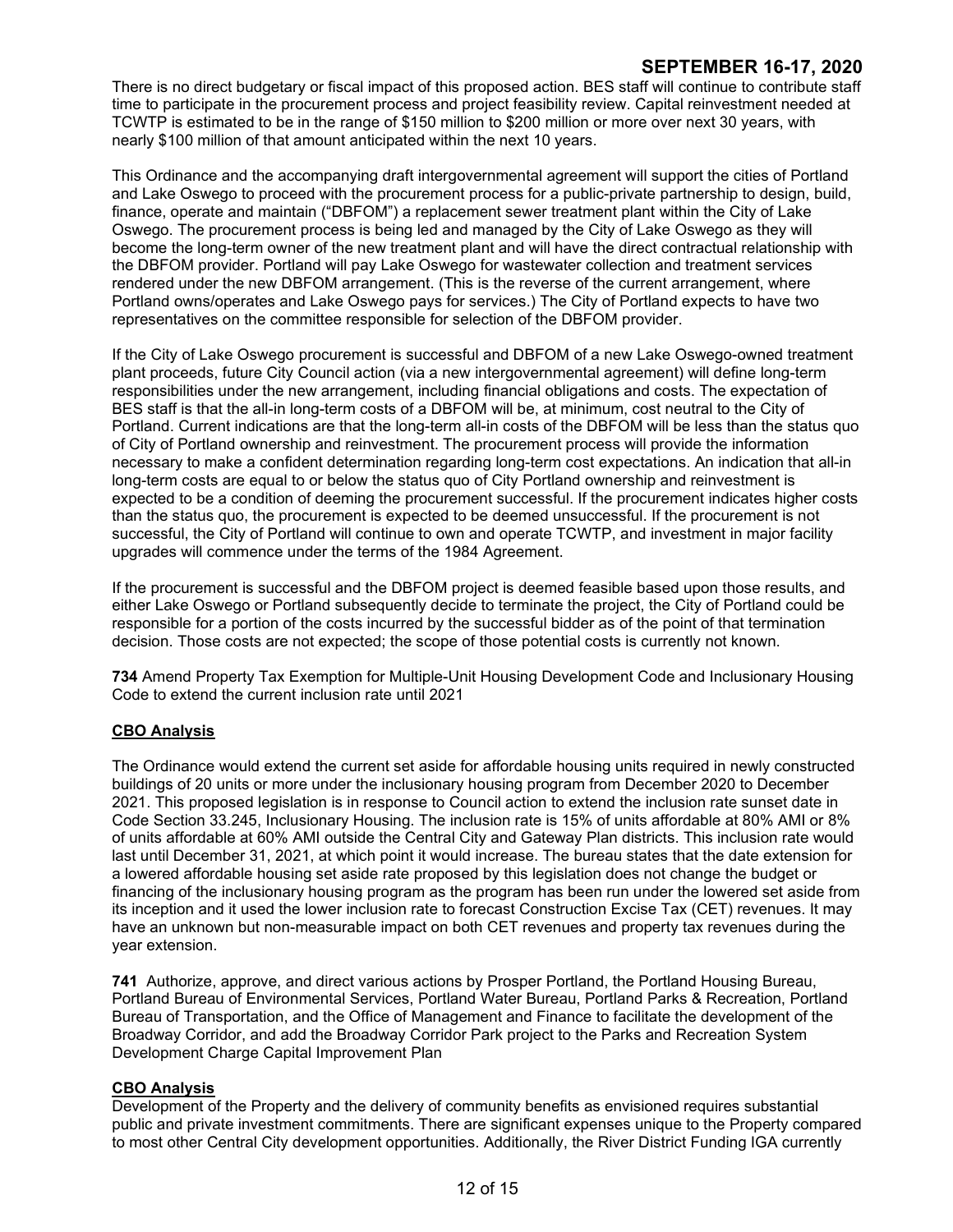anticipates that the \$35 million line of credit (LOC) provided by the City (and backed by the General Fund) to make resources available for acquisition of the Property would be repaid by June 2022. The Financing Plan outlined in this ordinance requires the issuance of subsequent General-Fund backed debt financing to enable more time for project completion and sufficient cash flow to meet project commitments. The Ordinance specifies that Prosper will repay the General Fund from land sale proceeds with up to \$15 million of the debt to be forgiven (resulting in a \$15 million General Fund subsidy). The terms of the agreement of repayment will be solidified in a renewed IGA to be negotiated between Prosper and the Director of the Bureau of Revenue and Financial Services.

It is anticipated that development partners will need to secure approximately \$1.0 billion in outside capital to deliver on redevelopment of the Property over the next 20 years. Staff has worked with Continuum Partners LLC and bureau partners to identify an investment strategy that balances stewardship of public investment with private investment obligations and maintain market competitiveness. The Disposition and Development Agreement (DDA) term sheet also contemplates that public investments will be implemented in phases in sequence with private development and land sales transactions. The Investment Strategy in summary includes the following public and private obligations tied to infrastructure and community benefits:

|                                             | <b>Public Investment</b>                                                                                                                                                                                                                                                                                                            | <b>Private</b><br><b>Investment</b>     |
|---------------------------------------------|-------------------------------------------------------------------------------------------------------------------------------------------------------------------------------------------------------------------------------------------------------------------------------------------------------------------------------------|-----------------------------------------|
| Site preparation                            | \$38.6 million (TIF and EPA grant)                                                                                                                                                                                                                                                                                                  |                                         |
| <b>USPS</b> infrastructure                  | \$49 million (BES funding of \$7 million, Water funding of<br>\$800,000, Parks SDCs of \$11.4 million, PBOT SDCs of \$14.7<br>million)                                                                                                                                                                                              | \$33 million<br>(LID and<br>developers) |
| Additional community<br>benefits in the CBA | \$11.5 million (Prosper land value/sales)                                                                                                                                                                                                                                                                                           | \$28.5 million                          |
| LOC repayment                               | \$35 million – City General-Fund backed indebtedness of Prosper<br>to be restructured such that its repayment of the City would be<br>effected from identified land disposition proceeds to the extent<br>such proceeds exceed certain negotiated thresholds, with up to<br>\$15.0 million of the remaining balance to be forgiven. |                                         |

Infrastructure Investment. The accompanying Ordinance seeks Council's approval of the Investment Strategy for infrastructure and community benefits and directs Prosper and City bureau staff to take necessary steps to prepare IGAs for Council's and the Prosper Board of Commissioners' future consideration. IGAs are anticipated between Prosper and the following lead City bureaus: PBOT, BES, Water, and Parks. Further cost estimates and schedule refinement will be necessary by City staff and a thirdparty cost estimator, including addressing any implications of CBA requirements. The IGAs will contemplate how cost and schedule implications are managed and risk is apportioned between the parties.

Additionally, the Investment Strategy contemplates an estimated \$23.0 million Local Improvement District (LID) as a financing tool to fund the required right-of-way improvements. The LID would be provided for by separate legislation adopted by Council and is not directly created by this Ordinance. If the LID is not approved and implemented, the development and infrastructure cannot proceed as planned.

Community Benefits Agreement. The Broadway Corridor CBA contains a variety of obligations on the part of Prosper. Some of these obligations are intended to be performed by Prosper directly, and others are to be passed through to private developers or to public partners. These obligations create both easily quantifiable costs as well as less readily quantifiable cost implications.

One provision of the CBA that is especially relevant for City infrastructure bureaus is the application of the City's CBA policy to the City's infrastructure investments in support of Broadway Corridor. Bureau partners have shared concerns regarding the cost and schedule implications of utilizing this policy for smaller construction projects.

Other notable CBA obligations with cost impacts include:

• Prosper and private developers are collectively responsible for a fixed cost of approximately \$4.2 million for workforce development and business technical assistance in connection with the demolition of the USPS P&DC facility and private vertical construction. Of this amount, Continuum is expected to cover \$1.4 million. • Prosper has agreed to funding \$3.0 million for supporting local small, BIPOC-owned, and people with disabilities-owned businesses.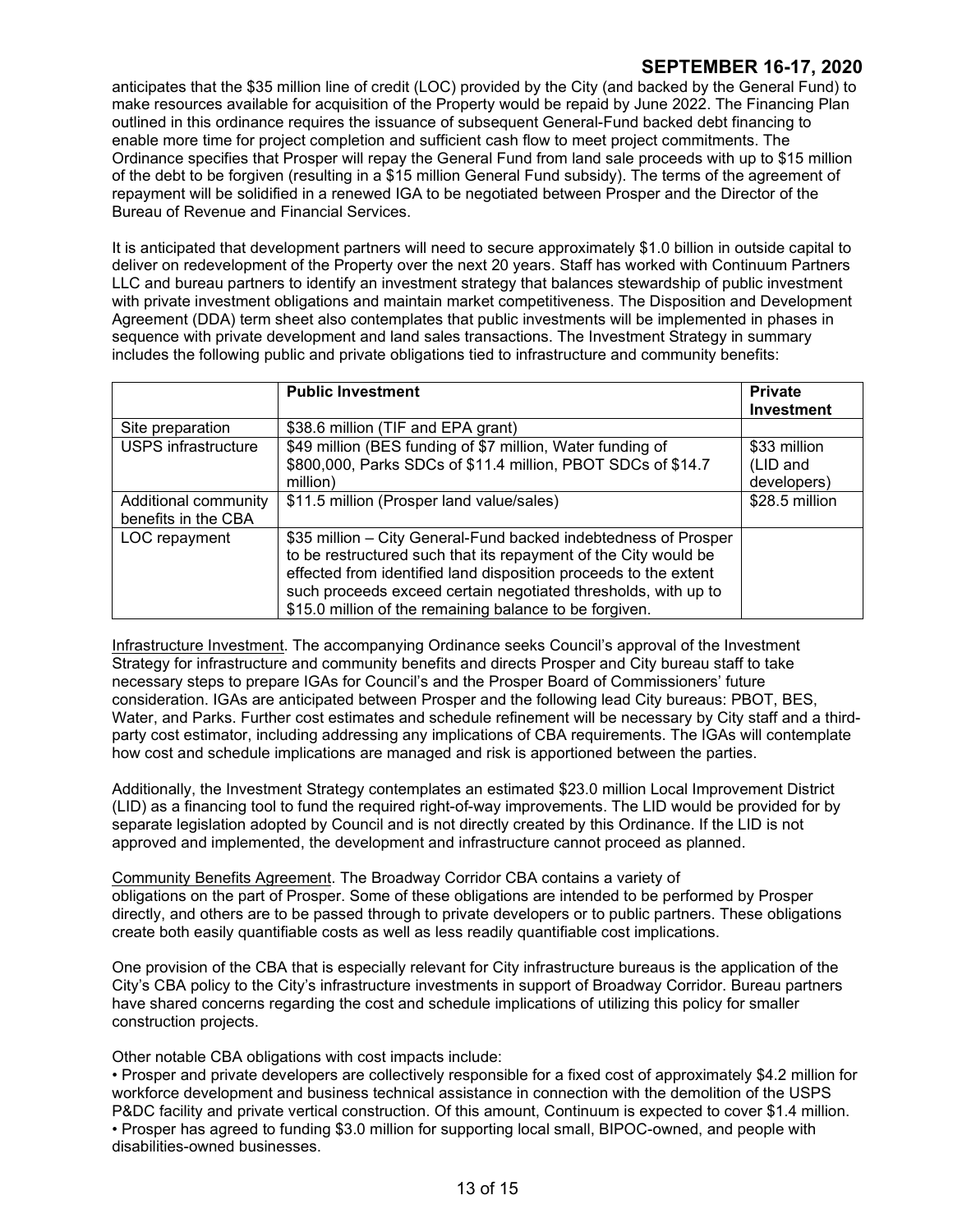• Private development will opt-in to and cover the payment of prevailing wage for private vertical construction on the core and shell, as well as a portion of tenant improvements, for each building. Prosper Portland will fund \$2.9 million of the increased cost of labor associated with prevailing wage across the entire Property. • Prosper will cover the costs of oversight, monitoring, and enforcement of the obligations of the CBA, which will include the allocation of a fixed budget for the oversight committee equal to \$50,000 per year for ten years.

To partially mitigate the uncertainty of development at this time, as well as potential cost impacts of CBA provisions, the CBA includes a development contingency section whereby the terms can be renegotiated in the event of adverse development circumstances or significant adverse financial impacts.

### Affordable Housing Investment. Prosper and PHB will also enter into agreements

consistent with PHB's contribution to the acquisition of the Property in order to deliver on the affordable housing goals for the redevelopment. PHB, in partnership with Prosper, has to deliver 720 affordable housing units at or below 60 percent area median income (60% AMI) via direct investment by PHB as well as Inclusionary Housing. PHB and Prosper have identified a parcel to be owned by PHB; and the DDA term sheet requires private residential development to comply with the Inclusionary Housing option that provides 10% of units at 60% AMI. Additional resources will need to be identified by PHB to subsidize the construction of the affordable units on the parcel to be owned by PHB. The Prosper Portland FY 2020-21 Adopted Budget and Forecast includes \$17.9 million in remaining River District TIF resources reserved for the project.

Line of Credit. The financial resources contemplated in the Investment Strategy to be invested by Prosper in infrastructure and community benefits will be generated through land sales on the Property and existing tax increment financing. Prosper's ability to fulfill these obligations necessitates restructuring the LOC repayment obligation due to the timing of when the investments and repayment of the LOC are contemplated, and the current estimated land value and timing of land sales.

The existing IGA between OMF-BRFS and Prosper currently provides the City with a first claim on proceeds from the sale of the Property to repay the Bonds. Additionally, the IGA includes a first claim on Prosper's program income from the River District URA assets as well as residual bond reserves funded by River District tax increment bond proceeds that may become available as the River District's forecasted tax increment revenues are projected to exceed planned debt service payments.

**Ultimately, the Bonds are an obligation of the City's General Fund**. If the sale of the Property is delayed or if proceeds are not sufficient to repay the obligation when due, General Fund resources may be required to repay the Bonds. However, if City General Fund resources are used at any time, the IGA requires Prosper to reimburse the City with Post Office Property sale proceeds, other program income, or other Prosper resources as soon as practical, with interest and a penalty.

The Investment Strategy proposes repayment of the LOC will occur via General Fund revenues and/or excess land sale proceeds. The indebtedness of Prosper is proposed to be restructured such that Prosper's repayment of the City would be effected from identified land disposition proceeds to the extent such proceeds exceed certain negotiated thresholds, with up to \$15.0 million of the remaining balance to be forgiven.

Prosper's FY 2020-21 River District Adopted Budget and Forecast includes \$42,255,000 for investment consistent with the terms of the Investment Strategy. However, the River District Five-Year Forecast is out of balance due to updated assumptions on various items. The five-year budget deficit increased in the most recent forecast due to updated assumptions on income from River District assets including parking and lease revenue because of the coronavirus pandemic. The current forecast deficit is \$52.0 million. Removing the LOC repayment obligation from existing River District resources will reduce the forecast deficit to \$17.0 million which will need to be resolved in the upcoming budget process.

Public Return on Investment. The public investments contemplated in the Investment Strategy will result in numerous benefits, including land sales revenues and an estimated \$84 million in additional City revenue including:

- System development charge fees (over 14 years, 2024 2038):
- PWB SDCs \$0.5 million
- BES SDCs \$7.5 million
- PBOT SDCs \$14.0 million